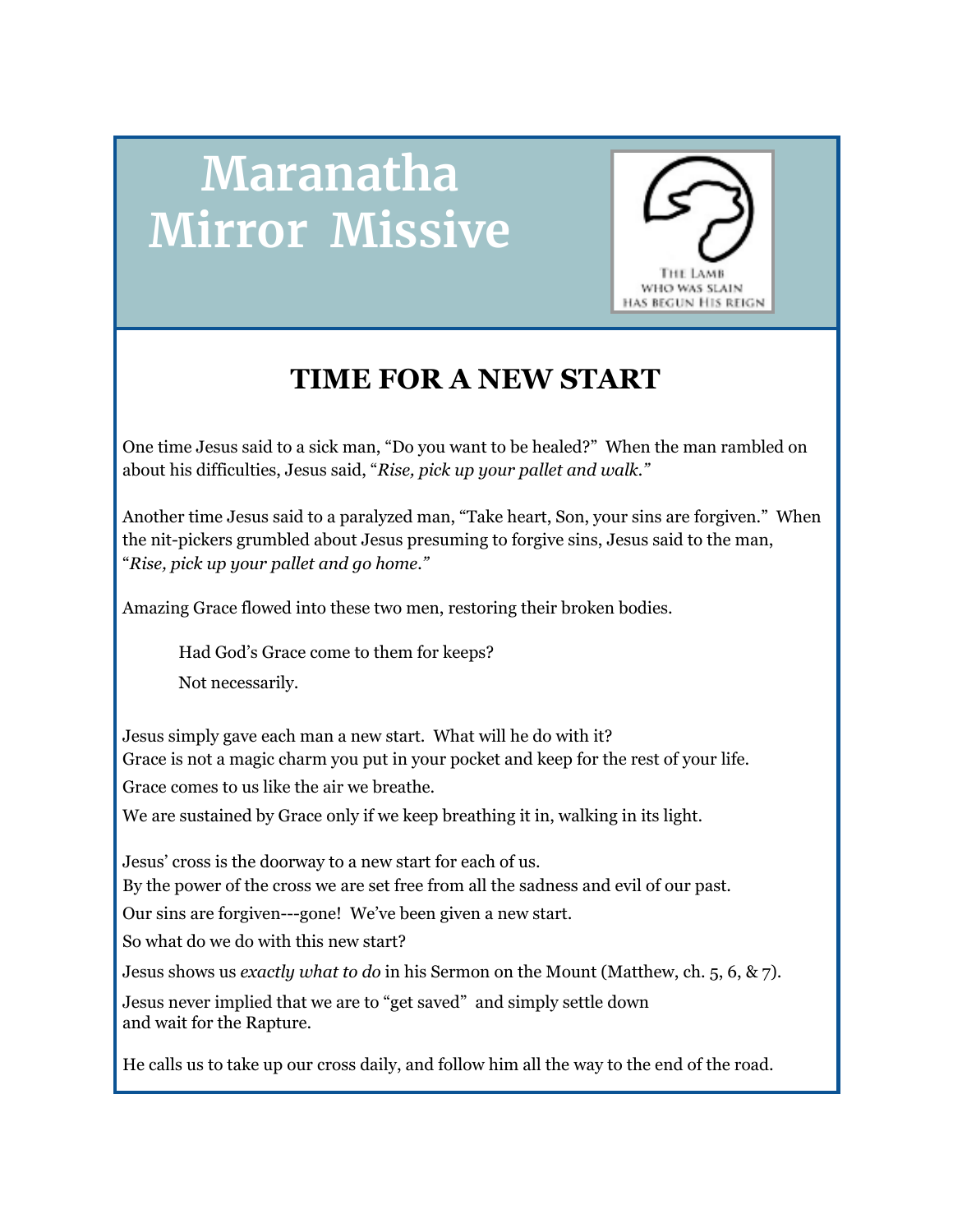Your church may teach something less severe. My church may teach something more severe. But whatever your church or my church teaches is valid only if it matches the simple, clear teaching of Jesus himself.

For example, in my church we address the leader as "Pastor." In your church you might call him "Father." But Jesus gave clear direction about this matter.

> *But you are not to be called rabbi, for you have one teacher, and you are all brethren. And call no man your father on earth, for you have one Father, who is in heaven. Neither be called masters, for you have one master, the Christ. He who is greatest among you shall be your servant; whoever exalts himself will be humbled, and whoever humbles himself will be exalted. Matthew 23:9-12*

Maybe it's time for a new start.

In your church they appeal for money from the pulpit. In my church they raise funds by sending out prayer letters. In some churches they conduct "fund-raisers".

But Jesus promises that God will provide, if we seek his Kingdom first.

Do we ever hear Jesus appealing for funds? Did he ever complain that his poverty was hampering the work? Jesus knew that as he did his Father's will, his Father would provide. And Jesus clearly teaches us to live this way too.

*"Therefore do not be anxious, saying, 'What shall we eat?' or 'What shall we drink?' or 'What shall we wear?' For the Gentiles seek all these things; and your heavenly Father knows that you need them all. But seek first his kingdom and his righteousness, and all these things shall be yours as well" Matthew 6:30-31*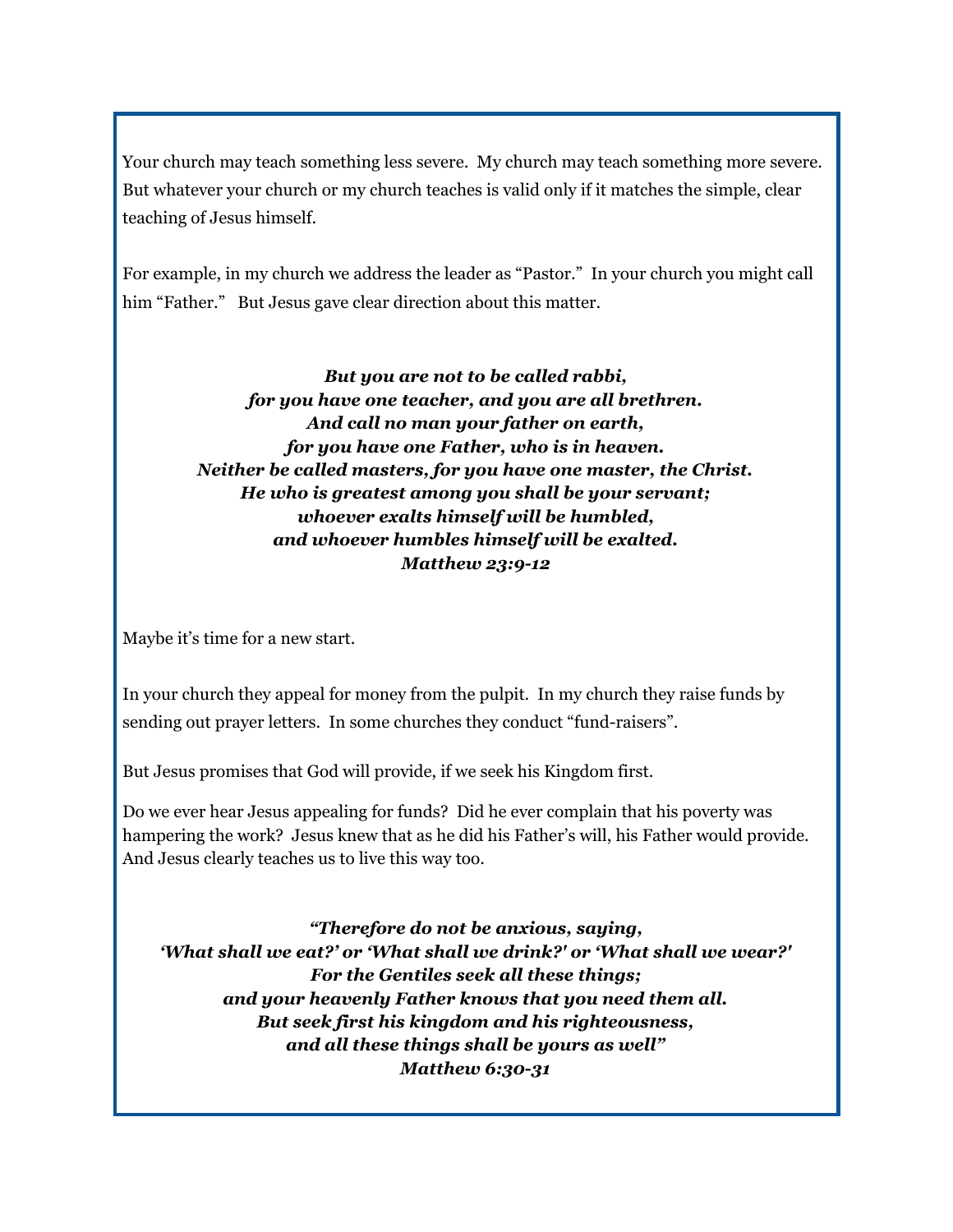Maybe it's time for a new start.

In your church the preacher encouraged his people to vote for a certain candidate who was approved by all the well-known "Christian leaders." In my church they singled out certain "issues" that we were to consider before we vote.

Yes, Jesus paid his taxes and did what was required of any Jew in the Roman world. But he made no effort to replace Caesar or dethrone Herod or even to clean up corruption in the Temple. Jesus regarded this world's "power" as inconsequential, when compared to the unseen power of the Kingdom, which was his single focus.

Maybe it's time for a new start.

But suppose your church and my church are not in the mood for a new start. Suppose they want things to stay the way they are.

No problem.

Jesus simply comes to people like you and me and says, "Take heart, Child, your sins are forgiven. Rise up and let me lead you into a new life."

If we respond, the Lord gives us a new start,

not just once,

but every day for the rest of our lives!

Daily we turn away from our own confusion and enter God's world through the power of the cross.

Daily we die to ourselves

and rise with our Lord to life in his Kingdom.

Daily we take time alone to breathe in a fresh word from God, and breathe out prayers for each other.

Daily we fit in, wherever the Lord puts us, to serve in his name.

What a wonderful thing, to make a new start every day!